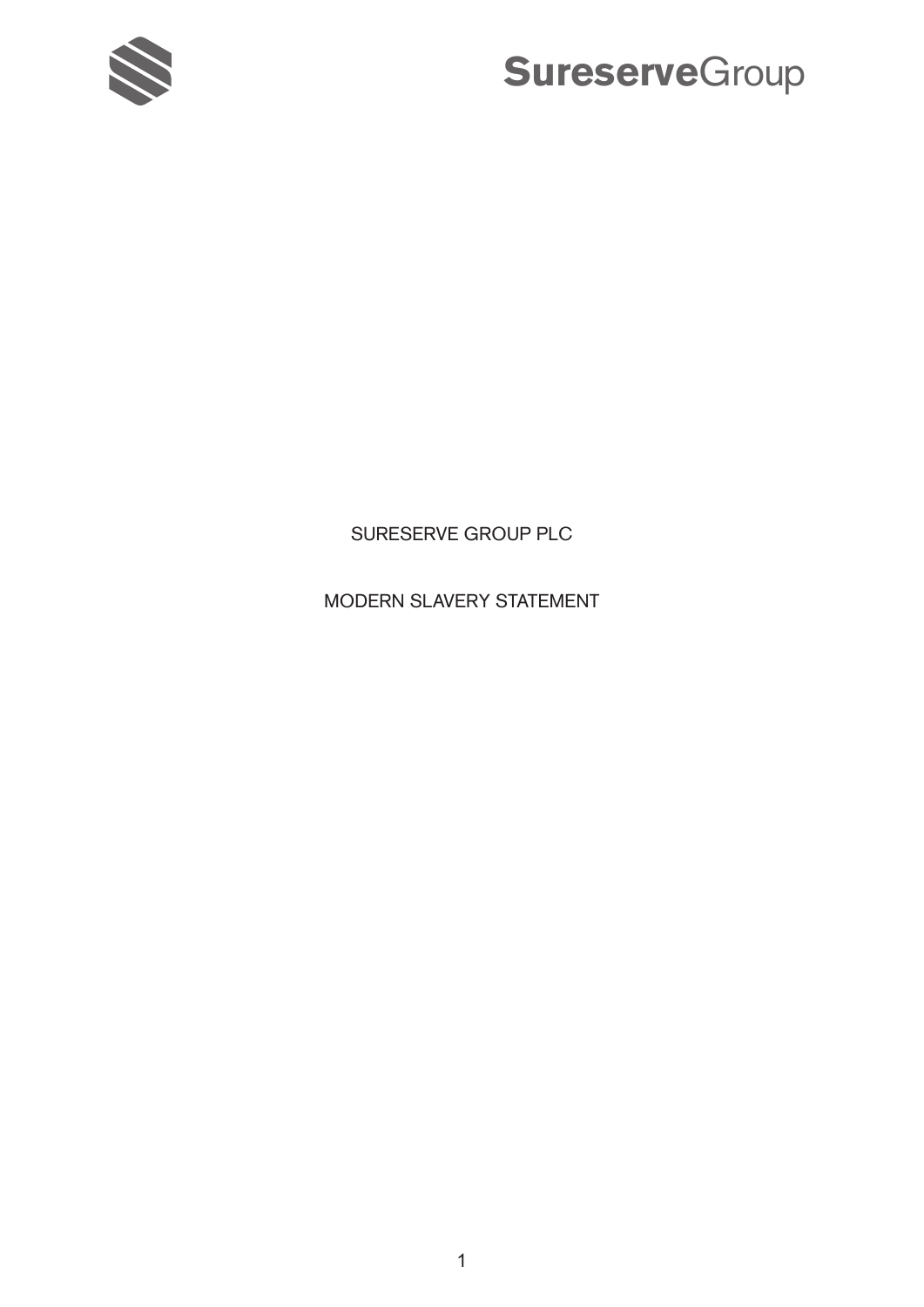

This statement has been produced pursuant of Section 54 (1) of the Modern Slavery Act. It constitutes the Group's slavery and human trafficking statement for the financial year ending 30 September 2022.

### **Organisational Structure**

Sureserve is a leading UK social housing energy services Group. The Group is made up of K&T Heating, Sureserve Fire & Electrical, Everwarm, H2O Nationwide, Providor, Sure Maintenance, Aaron Services, Precision Lifts and CorEnergy.

### **Our Business**

The Group operates from a number of regional and main offices as well as 100s of different sites across England, Scotland and Wales.



### **Our Supply Chain**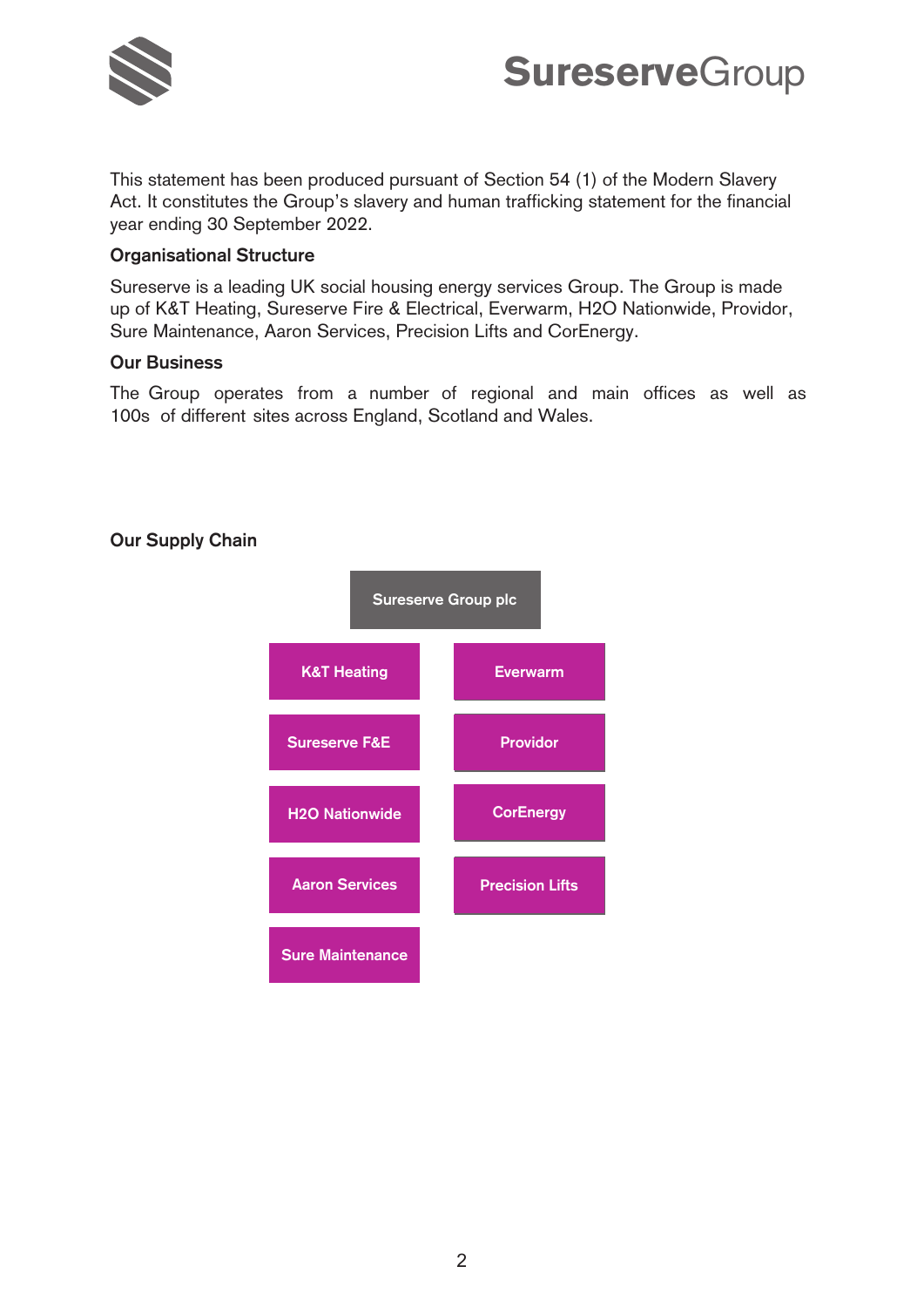

The Sureserve Group supply chain is made up of material and plant suppliers and trade **Sureserve**Group **Sureserve**Groupsubcontractors. Our zero tolerance for modern slavery and our respect for human rights, including children's rights, are built into all our processes and business practices. We will work with our supply chain partners to ensure that modern slavery is not present in the supply chain, and we want all our suppliers to think about the steps they can take to provide us with the assurance that:

- Modern slavery is not present in their company
- Safe and fair working conditions are provided
- The risks within their own supply chain are understood
- Zero tolerance, responsible management and compliance with all legal requirements is reflected in your policies, procedures, practices and in contracts with your suppliers

We annually review suppliers to carry out audits as part of our supplier management, focusing closely on those we consider to be at greatest risk, including those:

- Who operate by employing casual or temporary labour
- Operate outside of the UK / EU
- Manufacture or trade in raw material outside the UK / EU

We are developing KPIs specifically focusing on our supply chain and their approach to tackling modern slavery and trafficking. Provisions for managing slavery are set out in our supply chain questionnaire as part of the Constructionline process.

We will incorporate a provision in our terms and conditions that our suppliers should take appropriate steps to ensure that there is no slavery or human trafficking in the supply chain. Any new suppliers will be required to declare that they are not involved in modern slavery and human trafficking, and that they have not been investigated in connection with any offence involving slavery or human trafficking.

#### **Working with our supply chain**

As a large organisation, we have a duty to understand the implications of modern slavery within our supply chains. As part of ongoing contract and relationship management, we are asking colleagues to consider the following issues when working with partners:

- Is employment freely chosen within the supply chain partner?
- Is freedom of association and the right to collective bargaining (i.e. trade union membership) respected?
- Are working conditions safe and hygienic?
- Is child labour used?
- Are living wages paid?
- Are working hours reasonable?
- Are appropriate anti-discrimination procedures in place?
- Are zero hours contracts routinely used?
- Are workers protected from physical, verbal or sexual abuse in the workplace?